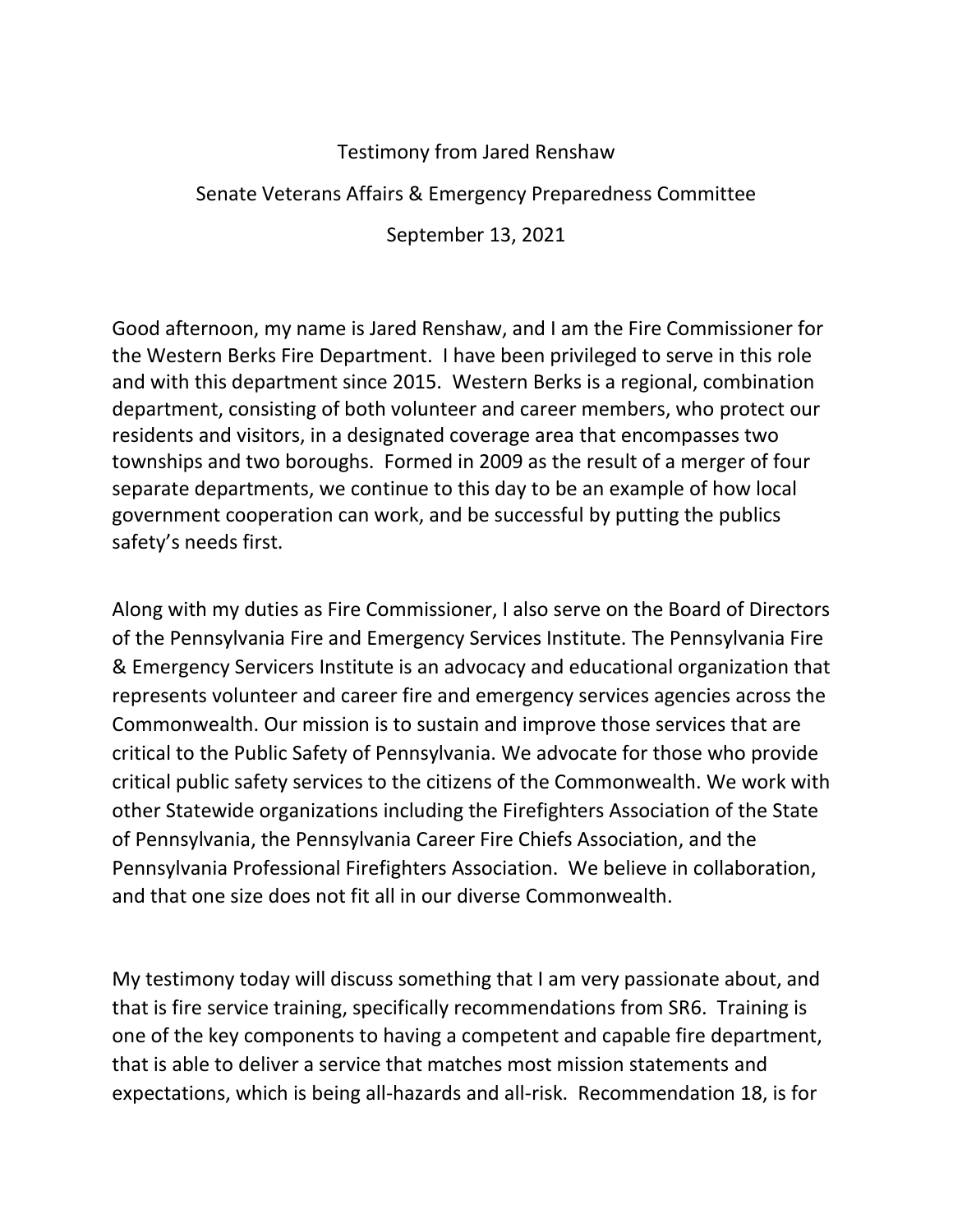the establishment of definitions, classifications, and training levels for fire service providers. Today, more than ever, fire departments are facing increasing call volumes, and expanded disciplines and responsibilities. Having clearly defined training requirements, assures that the responders have the requisite knowledge, and skill sets to effectively manage and mitigate an emergency incident. Minimum standards also contribute to the publics, and also firefighter safety. I would like to provide you with an example, of why training is so important.

In the early morning hours of June  $13<sup>th</sup>$  of this year, my department and our automatic aid partners were dispatched to a residential structure fire. While acting in the capacity of the incident commander, I received the worst radio transmission of my career, one of my people calling a mayday. This firefighter was engaged in suppression operations on the first floor, and fell through a hole, where he became trapped between the first floor and the basement. Following our procedures, but more importantly the training he has received, he was able to transmit his call for help without error, and orient his body to not fall further down. His teammate, and another crew operating nearby, were able to come to his aid, and using the skills they have learned, and perfected, were able to extricate him, and move him to safety within 45 seconds. During our debriefing, this firefighter gave credit to not only the personnel who rescued him, but more importantly to his training, that he has received on mayday procedures and firefighter survival. Yes, we were lucky. But the preparation before this incident occurred, allowed this firefighter to go home with only minor injuries.

Recommendation 19 is to fund fire and EMS training at the commonwealth level. Fire trucks are no use without firefighters, and firefighters are no use without training and education. Due to the diversity of the commonwealth's fire service, regarding funding and training opportunities, steps must be taken to level the playing field. A fire scene can see multiple departments responding, with vast discrepancies in knowledge and training. Due in large part to the funding received by individual departments. Where monies that could be, and should be used for training is now going to other areas of operations. By providing funding at the commonwealth level, equal training opportunities can be made available